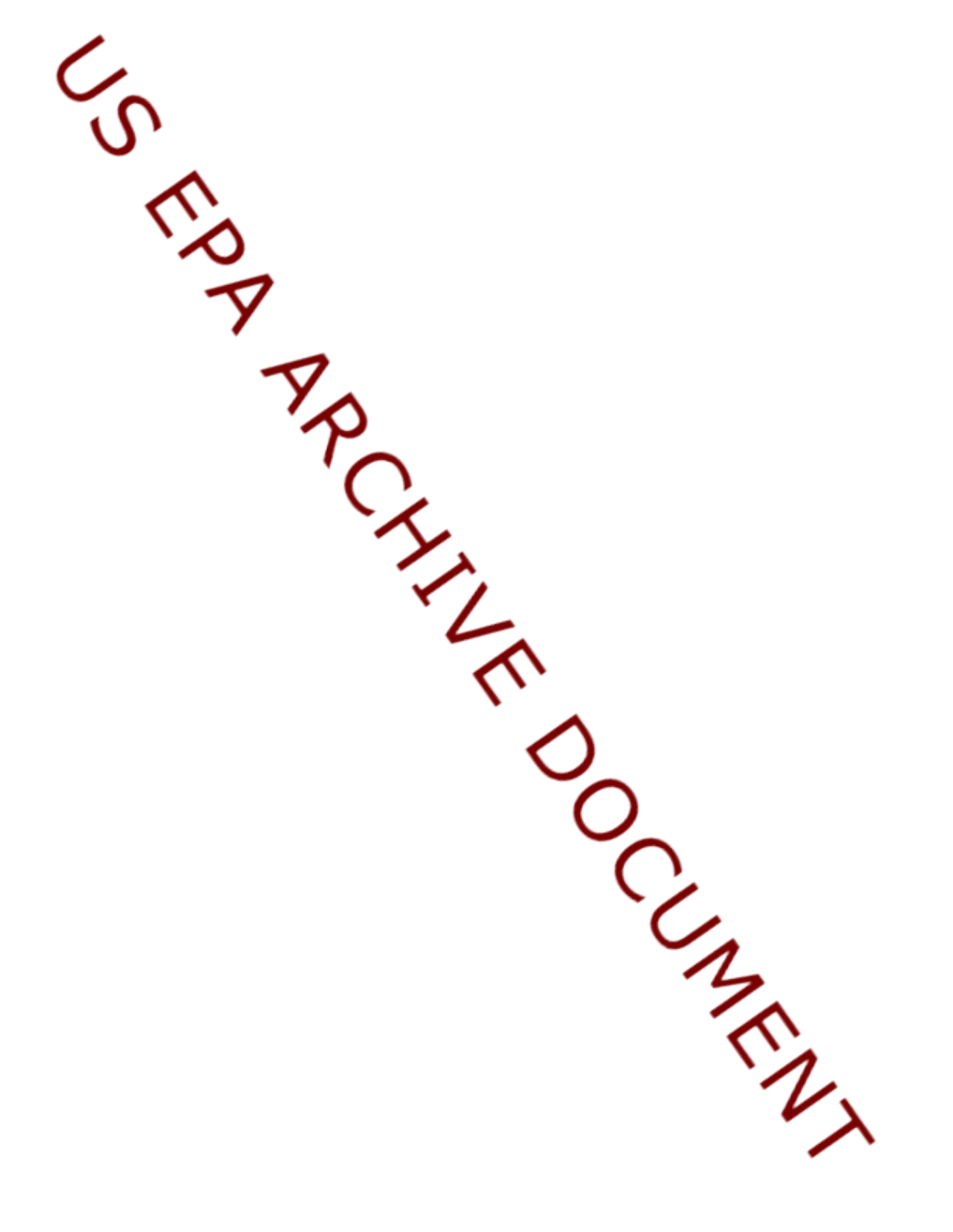# **Technical Factsheet on: CHLORDANE**

[List of Contaminants](http://www.epa.gov/safewater/hfacts.html) 

 As part of the Drinking Water and Health pages, this fact sheet is part of a larger publication: **National Primary Drinking Water Regulations** 

Drinking Water Standards MCLG: Zero mg/L MCL: 0.002 mg/L HAL(child): 1 day: 0.06 mg/L; 10-day: 0.06 mg/L

## **Health Effects Summary**

 Acute: EPA has found chlordane to potentially cause central nervous system effects - including irritability, excess salivation, labored breathing, tremors, convulsions, deep depression - and blood system effects such as anemia and certain types of leukemia.

 consuming 1 liter of water per day, a one- to ten-day exposure to 0.06 mg/L. Drinking water levels which are considered "safe" for short-term exposures: For a 10-kg (22 lb.) child

Chronic: Chlordane has the potential to damage liver, kidneys heart lungs spleen and adrenal glands from long-term exposure at levels above the MCL.

Cancer: There is some evidence that chlordane may have the potential to cause cancer from a lifetime exposure at levels above the MCL.

## **Usage Patterns**

 3.6 million pounds. It was used on corn, citrus, deciduous fruits and nuts, vegetables; for home, garden and ornamentals; lawns, turf, ditchbanks and roadsides. It was applied directly to soil or foliage to control underground termite control. As of April 14, 1988, however, all commercial use of chlordane in the US has been cancelled. The only commercial use of chlordane products still permitted is for fire ant control in The amount of chlordane used annually in the US prior to 1983 was estimated in 1985 to be greater that a variety of insect pests including parasitic roundworms and other nematodes, termites, cutworms, chiggers, leafhoppers. After July 1, 1983 the only approved use for chlordane in the USA was for power transformers.

## **Release Patterns**

Chlordane has been released into the environment primarily from its application as an insecticide.

# **Environmental Fate**

 however, shallow incorporation into soil will greatly restrict volatile losses. Although sufficient If released to soil, chlordane may persist for long periods of time; under field conditions, the mean degradation rate has been observed to range from 4.05-28.33%/yr with a mean half-life of 3.3 years. Chlordane is expected to be generally immobile or only slightly mobile in soil, however, its detection in various groundwaters in NJ and elsewhere indicates that movement to groundwater can occur. Chlordane can volatilize significantly from soil surfaces on which it has been sprayed, particularly moist soil surfaces; biodegradation data are not available, it has been suggested that chlordane is very slowly biotransformed in the environment which is consistent with the long persistence periods observed under field conditions.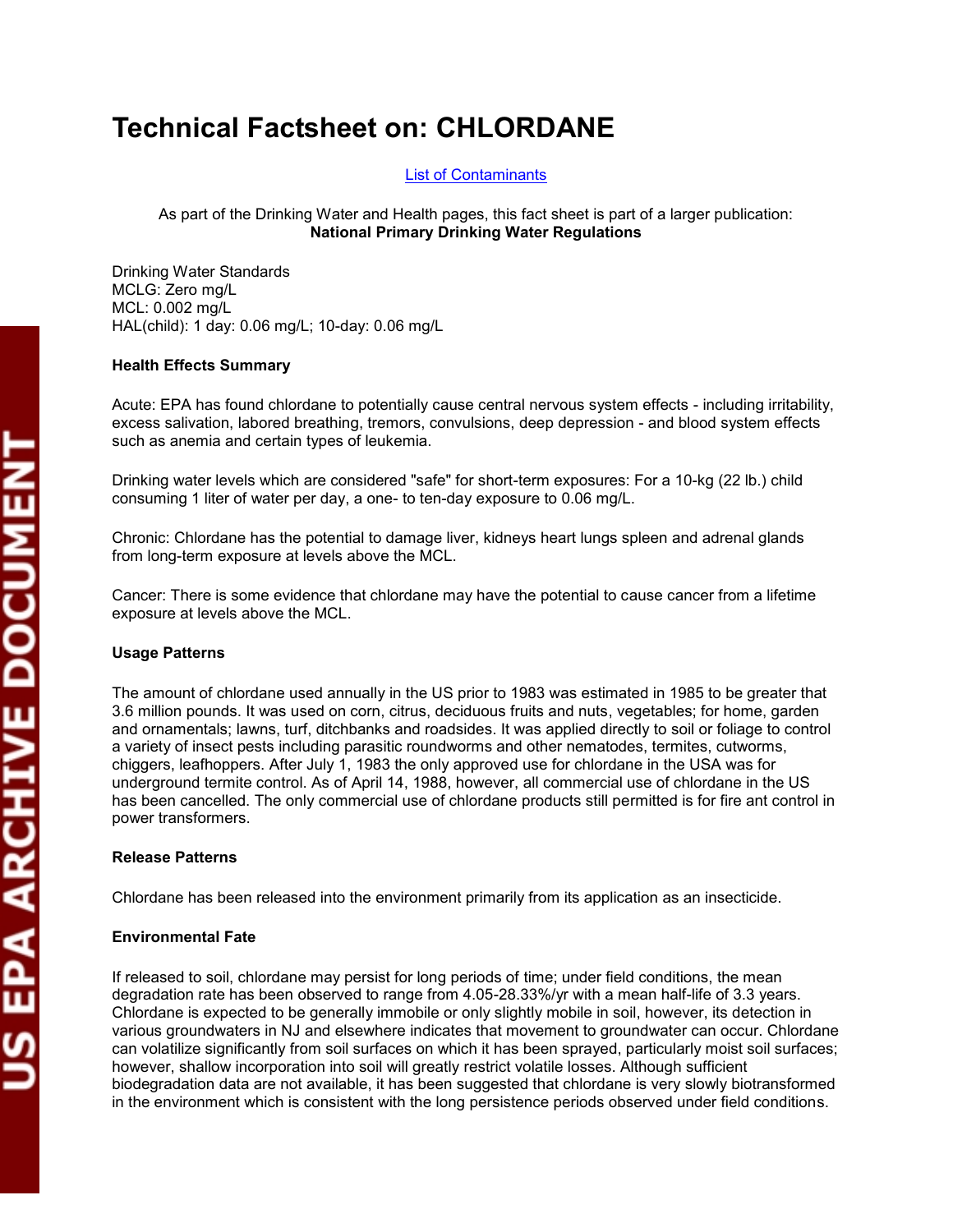process. Sensitized photolysis in the water column may be possible. Adsorption to sediment is expected to be a major fate process based on soil adsorption data, estimated Koc values (15,500-24,600), and If released to water, chlordane is not expected to undergo significant hydrolysis, oxidation or drect photolysis. The volatilization half-life from a representative environmental pond, river and lake are estimated to be 18-26, 3.6-5.2 and 14.4-20.6 days, respectively. However, adsorption to sediment significantly attenuates the importance of volatilization. Biodegradation does not seem to be an important extensive sediment monitoring data. The presence of chlordane in sediment core samples suggests that chlordane may be very persistent in the adsorbed state in the aquatic environment.

 Bioconcentration in fish is expected to be important based on experimental BCF values which are degradation products do not appear to be extensively concentrated in the higher members of the generally above 3,200, although there is some evidence that accumulation is reversible over time in the absence of further exposures. In contrast to other organochlorine pesticides, chlordane and its terrestrial food chain, ie, homeotherms.

 If released to the atmosphere chlordane will be expected to exist predominately in the vapor phase. Chlordane will react in the vapor-phase with photochemically produced hydroxyl radicals at an estimated half-life rate of 6.2 hr suggesting that this reaction is the dominant chemical removal process. The detection of chlordane in remote atmospheres (Pacific and Atlantic Oceans; The Arctic) indicates that long range transport occurs.

 It has been estimated that 96% of the airborne reservoir of chlordane exists in the sorbed state which may explain why its long range transport is possible without chemical transformation. The detection of chlordane in rainwater and its observed dry deposition at various rural locations indicates that physical removal via wet and dry deposition occurs in the environment.

## **Chemical/ Physical Properties**

CAS Number: 57-74-9

Color/ Form/Odor: Viscous liquid, colorless to amber, with a slight chlorine-like aromatic odor

M.P.: 103-108 C B.P.: 175 C

Vapor Pressure: 1x10-5 mm Hg at 25 C

Octanol/Water Partition (Kow): Log Kow = 2.78

Density/Spec. Grav.: 1.59-1.63 at 25 C

Solubility: 0.0001 g/L of water at 25 C; Insoluble in water

Soil sorption coefficient: log Koc estimated at 4.19 to 4.39; very low mobility in soil

Odor/Taste Thresholds: N/A

Henry's Law Coefficient: 1.3x10-3 atm-cu m/mole (gamma-chlordane)

Bioconcentration Factor: log BCF=3.6 to 4.6 in fish; significant bioconcentration in aguatic organisms.